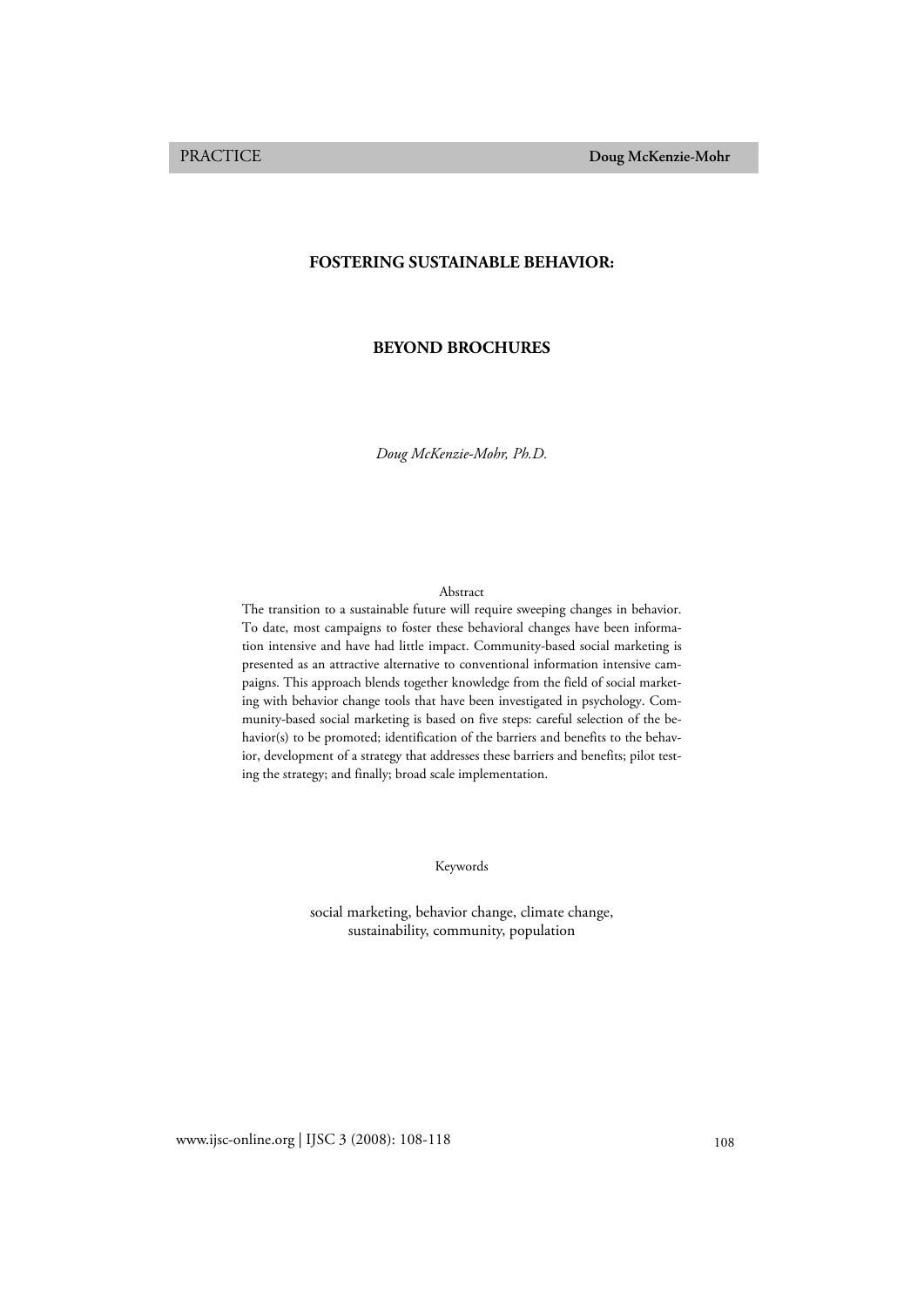The cornerstone of sustainability is behavior change. When members of a community use resources wisely, for example by recycling or taking mass transit, a community moves toward sustainability. To promote sustainability, then, it is essential to have a firm grasp of how to effectively encourage individuals, businesses and organizations to adopt behaviors that are resource efficient and/or improve resource quality.

To date, most initiatives to foster sustainable behavior have relied upon large-scale information campaigns that utilize education and/or advertising to encourage behavior change. While education and advertising can be effective in creating awareness and in changing attitudes, numerous studies show that behavior change rarely occurs as a result of simply providing information and when changes do occur they are frequently modest in nature (Geller, 1981; Geller, Erickson, & Buttram, 1983; Jordan, Hungerford & Tomera, 1986; Midden, 1983; Tedeschi, Cann & Siegfried, 1982). Community-based social marketing is an attractive alternative to information-based campaigns. Community-based social marketing is based upon research in the social sciences that demonstrates that behavior change is most effectively achieved through initiatives delivered at the community level which focus on removing barriers to an activity while simultaneously enhancing the activities' benefits (McKenzie-Mohr & Smith, 1999).

Community-based social marketing involves five steps: 1) Selecting which behavior(s) to target; (2) Identifying the barriers and benefits to the selected behavior(s); 3) Developing a strategy that reduces barriers to the behavior(s) to be promoted while simultaneously increasing the behavior(s) perceived benefits; 4) Piloting the strategy, and 5) Evaluating the strategy once it has been broadly implemented. In this overview of community-based social marketing, each of these steps will be reviewed.

## *1. Step: Selecting Behaviors*

It is nearly always the case that organizations seeking to address climate change or in other ways promote sustainability have a plethora of behaviors to choose from. For example, if you are wishing to enhance the energy efficiency of residential homes you might promote the installation of either low-flow showerheads or programmable thermostats, the addition of insulation to an attic, or the turning off of lights. Indeed, there are over fifty actions that a homeowner can take to increase residential energy efficiency.

An important first question, then, is "Which behavior(s) should I promote?" Clearly, not all behaviors are equally important so how do you determine which behaviors to pursue? To answer this question, begin by listing the possible candidate behaviors. In creating this list of behaviors guide yourself by two criteria: 1) No behavior on the list should be divisible (i.e., reducible to more specific behaviors); and 2) Each behavior on your list should be an "end-state behavior." End-state behaviors are often the final actions that you wish your target audience to engage in. Adding additional insulation to a home is a divisible behavior. A homeowner might add insulation to their attic, their basement or to the external shell of their dwelling. Each of these behaviors is distinct and will have their own set of barriers and benefits. For example, I recently added insulation to our attic to bring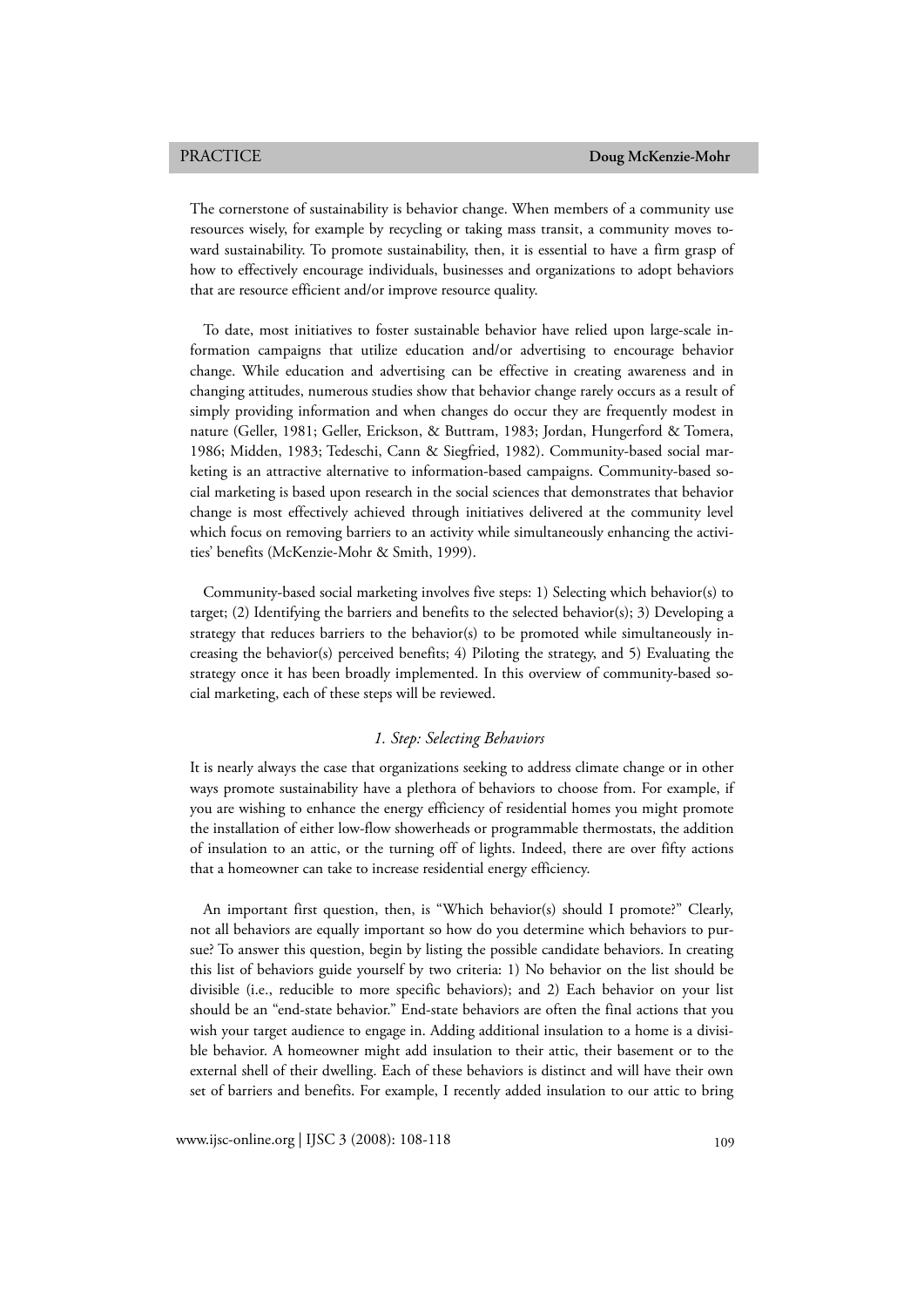our insulation level up to R50. This was a fairly simple process that involved a technician blowing additional insulation into our attic and took only several hours. Contrast this with adding additional insulation to the external shell of a home. In the case of my home this would involve removing the existing siding, blowing insulation into the wall cavity, wrapping the house, adding additional rigid insulation over the house wrap and then residing the home. Clearly, while both behaviors involve adding insulation to a home they differ dramatically.

In addition to ensuring that no behavior is divisible, you also want to ensure that each behavior is an "end-state." For instance, developing a sustainable farm management plan is not an end-state behavior, but rather a strategy that might lead to an end-state behavior, such as installing fencing to keep cattle from entering a creek. In determining whether a behavior is an "end-state" simply ask yourself "Am I hoping that someone will engage in this action as precursor to the behavior I wish to promote?" If the answer is yes, you have not selected an end-state behavior. The reason why it is important to not list actions that precede end-state behaviors is that there is no guarantee that if someone engages in the previous activity that they will actually engage in the behavior you wish to promote. If, for example, a farmer completes a sustainable management plan there is no guarantee that they will install needed fencing along a creek. Similarly, having a household conduct an energy efficiency audit does not mean that they will engage in specific energy efficiency actions, such as adding insulation to an attic. Placing non-end-state behaviors on your list suggests that you already know what you need to do to encourage an end-state behavior. A certain amount of humility is required to be good at community-based social marketing. Always, begin by listing end-state behaviors that you are considering promoting. It is not until you have determined the barriers and benefits of the behavior you wish to promote that you should be considering strategies.

Once you have created a list of non-divisible end-state behaviors you will want to compare these behaviors to one another to work out which are worth promoting. To compare the behaviors on your list you will need to collect two pieces of information regarding each behavior: 1) How much impact will the activity have?; and 2) How probable is it that my target audience will engage in the action? As shown in Figure 1 (see next page), you will want to chart each behavior, where the impact of an activity is charted on the Y-axis and the probability of an individual engaging in the action is charted on the X-axis. Note that we wish to select behaviors that have the best combination of impact and probability. More specifically, you should gravitate toward those behaviors that are in two locations on the chart. If you are interested in encouraging only one action, then you will want to choose a behavior that is in the upper right quadrant of the chart as this area represents the best interaction between impact and probability. In contrast, if you are interested in encouraging a variety of actions over time, you may wish to select a behavior in the bottom right quadrant of the chart. Behaviors in this quadrant have less impact but have high probability associated with them. Behaviors in the bottom right quadrant can often be used as actions that get an individual initially involved and can serve as stepping stones to more substantive actions being taken at a later time.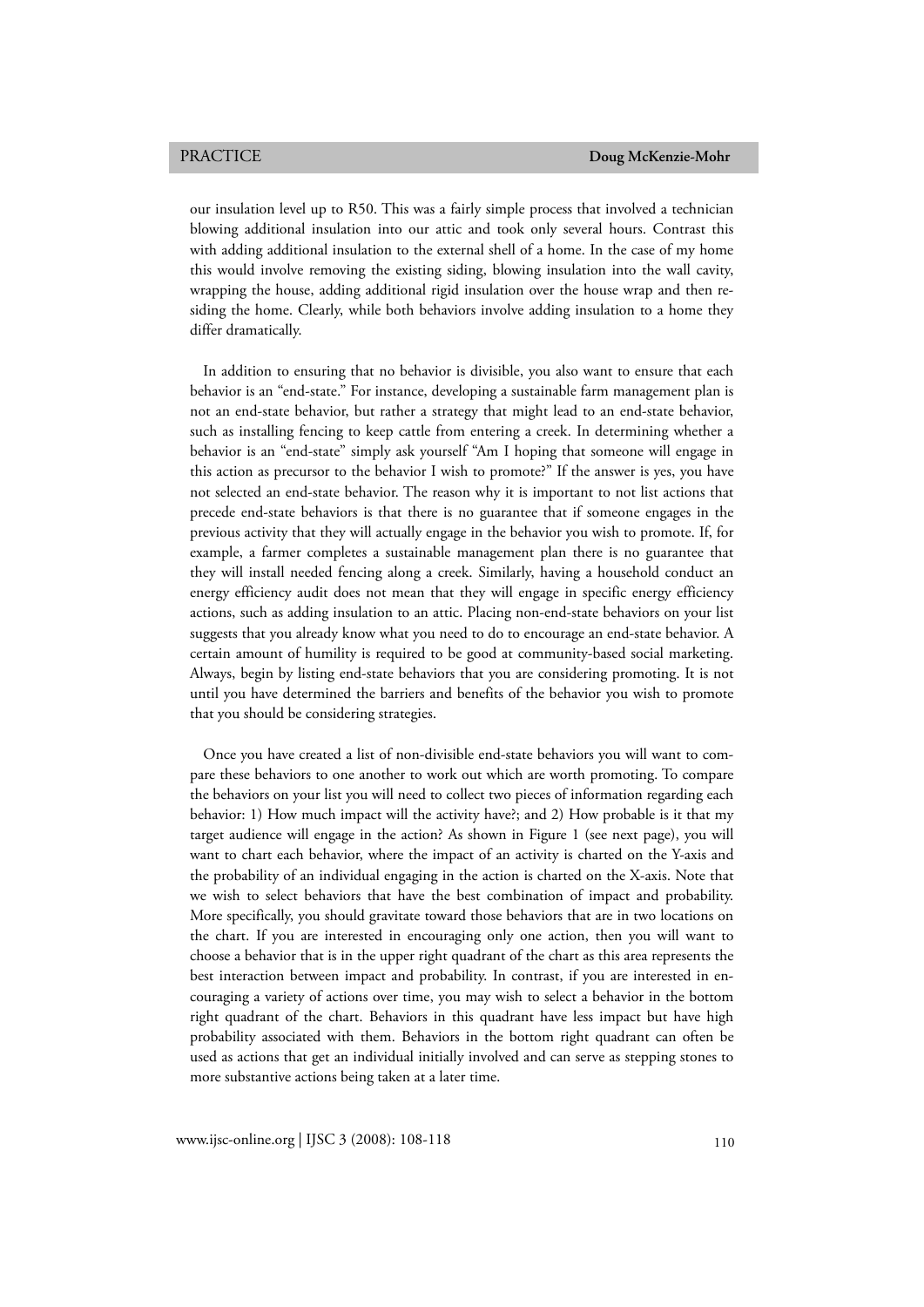

Regarding charting the behaviors, there are two methods that you can utilize. The first, and preferred method, involves obtaining technical information regarding the impact that each behavior has. For example, technical information exists with respect to the water savings associated with installing low-flow showerheads, low-flow toilets and faucet aerators. This information would be used to place these three behaviors on the Y-axis. With the first method you would obtain information on the probability of the action by investigating existing case studies where the likelihood of a target audience engaging in an action has been carefully evaluated (note that both the type of program delivered and the context within which it is delivered will affect probability).

When reliable information regarding impacts and probabilities needed for the first method does not exist, an alternative method is to survey individuals with technical knowledge and ask them to rate each behavior and then average the ratings. The same process can be utilized to approximate the probability of target audience members taking the action. These ratings, of course, should be obtained from the target audience.

# *2. Step: Identifying Barriers and Benefits*

Research indicates that each form of sustainable behavior has its own set of perceived barriers and benefits (Oskamp et al., 1991; McKenzie-Mohr et al., 1995; Tracy, 1983-84). For example, the factors that impede individuals from composting are quite different from those that preclude more sustainable forms of transportation. Even with apparently closely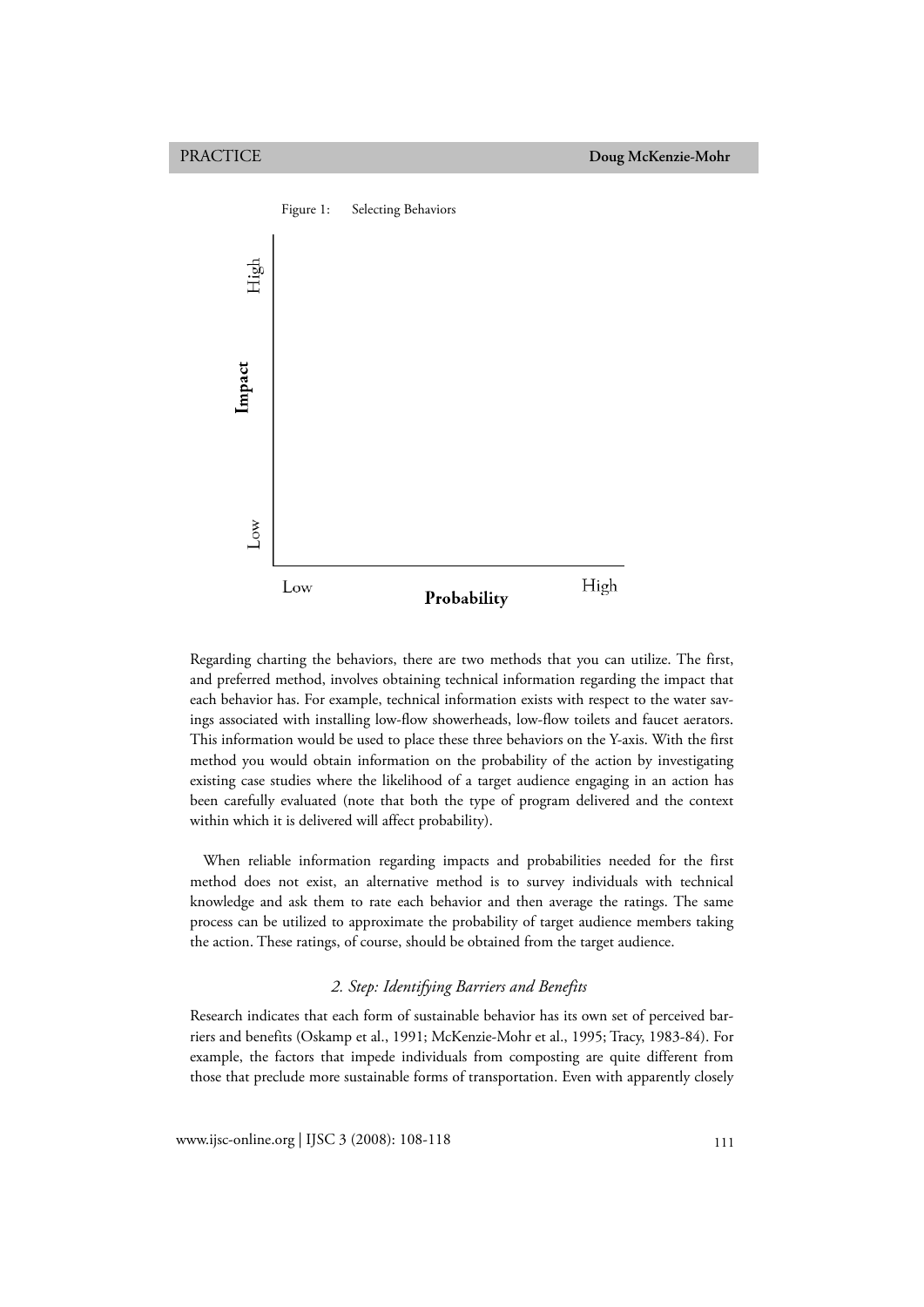associated behaviors such as recycling, composting and source reduction, different sets of barriers and benefits have been found to be important.

Barriers to a sustainable behavior may be internal to an individual, such as one's lack of knowledge, non-supportive attitudes or an absence of motivation (Stern & Oskamp, 1987). On the other hand, barriers may reside outside the individual, as in changes that need to be made in order for the behavior to be more convenient (e.g., providing curbside organic collection) or affordable (e.g., subsidizing public transit or compost units). Multiple barriers and benefits may exist for any form of sustainable behavior. As a result, community-based social marketers begin the development of their marketing plan by identifying barriers and benefits.

Uncovering barriers and benefits involves three steps. Begin by reviewing relevant articles and reports. Next, obtain qualitative information through focus groups and observations to explore in-depth attitudes and behavior of your target audience regarding the activity. Finally, conduct a survey with a random sample of residents. The use of several different methodologies to uncover barriers and benefits is called triangulation. Triangulation allows the weaknesses of one approach (e.g., focus groups have poor generalizability) to be addressed by the strength of another approach (e.g., survey results can be more easily generalized to your target audience).

Prior to conducting a literature review, ensure that you have a clear mandate. That is, you need to know exactly what behavior(s) you are attempting to promote. For example, a mandate to promote waste reduction is too general, while a mandate to promote curbside recycling and backyard composting has the level of detail you need to focus your literature search. In conducting the literature review consult four sources: 1) Trade magazines and newsletters; 2) Reports, 3) Academic articles, and 4) Authors of reports and articles that you found particularly useful.

The literature review will assist you in identifying issues to further explore with residents of your community through focus groups, observations and the survey. Limit the size of each of your focus groups to 6 to 8 people and divide your participants into different groups based on whether they have previously engaged in the behavior (e.g., installed a programmable thermostat) or not. Further, make it easy for people to participate by providing services such as childcare and transportation. Come to the focus groups with a set of clearly defined questions that have been informed by your literature review. The facilitator of the focus groups must clearly steer the discussion and ensure that all participants feel comfortable in participating. Have an assistant who takes notes during the group. Don't provide information about your program prior to the focus groups as this information will influence the information you receive from participants. When the focus groups are completed, tabulate the responses that you received and identify barriers that are mentioned by significant numbers of participants.

Observational studies of specific behaviors are another valuable tool. By directly observing people you can more easily identify skill deficits, sequences and incentives that are al-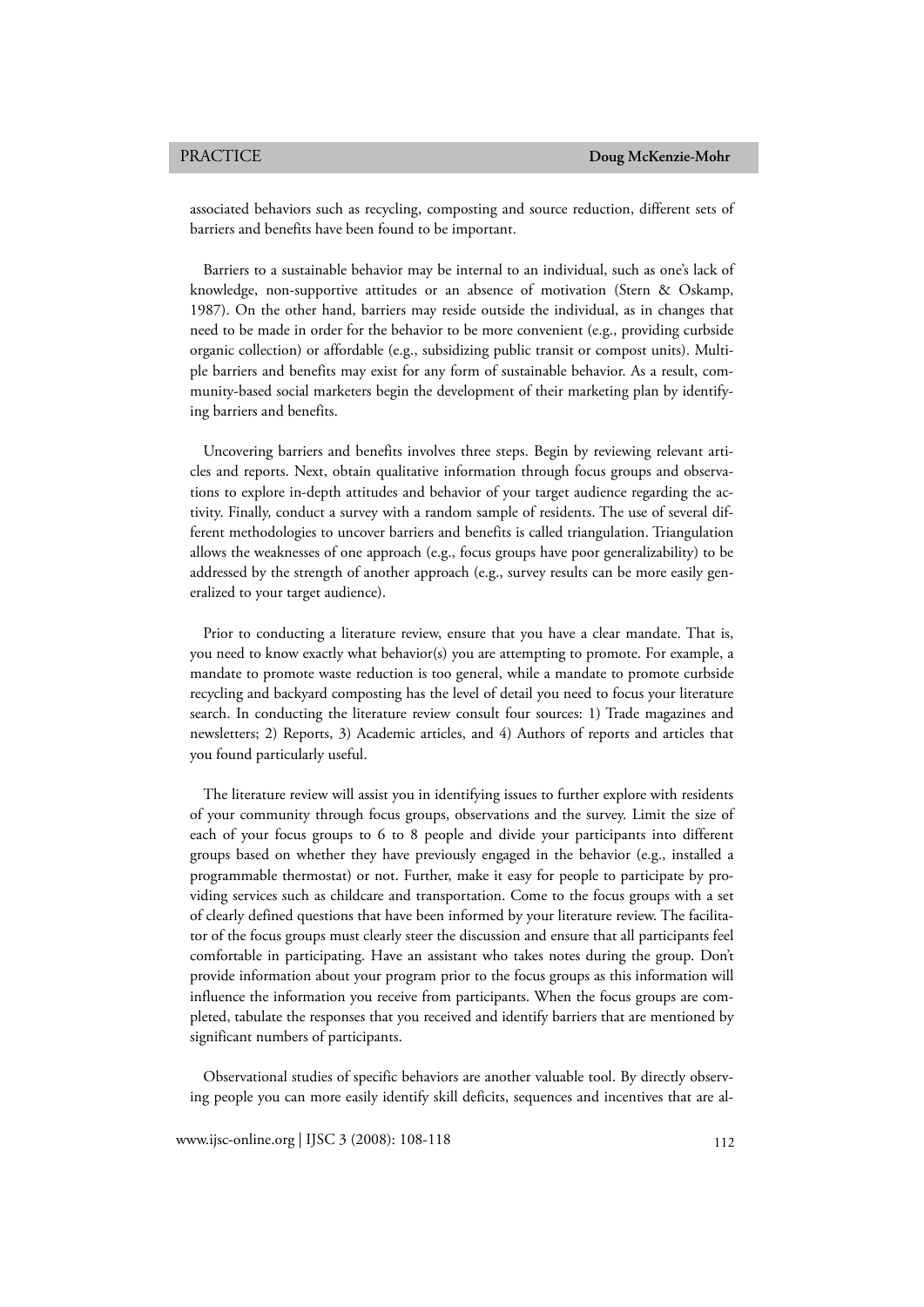ready at work to reward existing behaviors. Observational studies help reduce the problems of self-report data and get the researcher much closer to the community and the behavior. Observation is also useful in evaluating behavioral compliance, particularly for behaviors where people are being asked to learn and maintain new skills.

Focus groups are useful in obtaining in-depth information but are limited by the small number of participants and the influence that the group itself has upon what each member feels comfortable saying. Surveys overcome these two limitations.

Conducting a survey consists of seven steps. First, begin by clarifying the objective of the survey. Do this by creating a survey objective statement, which indicates the purpose of the survey. This statement can be used to ensure that you have the support of your colleagues before proceeding. This statement can also act as a reference when later deciding upon the relevance of potential survey items. Second, list the specific constructs that are to be measured (e.g., such as the inconvenience are financial cost associated with a behavior). Note that at this point you are not concerned with writing the questions, but rather with identifying the "themes" or "topics" that will be covered in the questionnaire.

Third, have someone skilled in survey development write the survey for you. In writing the survey avoid "open-ended" questions since they are difficult to analyze and extend the length of the survey. Fourth, when the survey is completed, take the time to pilot it with 10 to 15 people. Piloting the survey allows you to scrutinize the wording of the questions and the length of the survey. Don't include the data you obtain from the pilot with the data you obtain from the actual survey. Fifth, select the sample. Surveys are most useful when the respondents are randomly selected from your target audience. A sample has been randomly selected when each adult in the target audience has an equal chance of being asked to participate. When this criterion is met, you can generalize your results back to the whole community with confidence. As with the focus groups, your sample should be comprised of two sub-groups: those who have engaged in the behavior already and those who have not yet done so.

Sixth, conduct the survey. You will want to conduct the survey as quickly as possible to reduce the likelihood of an event in the real world impacting upon your survey results. Providing people with a small incentive to complete the survey (e.g., a gracious letter of request and a fresh \$1 bill) is a useful way to increase your response rate. Seventh, analyze the data. Unless you have someone on staff with a statistical background, you will want to have the survey data analyzed for you. In having the data analyzed, ask for a thorough description of those individuals who are engaging in the activity, as well as for those that are not (descriptive statistics). Also, ask for the factors that distinguish people who are doing the behavior, such as composting, from those who are not, and the relative importance of these factors (multivariate statistics).

Constraints on resources within the organization – including time, money and human resources -- often result in this second step, the identification of barriers and benefits, being skipped. While these constraints are real and important, failure to identify barriers will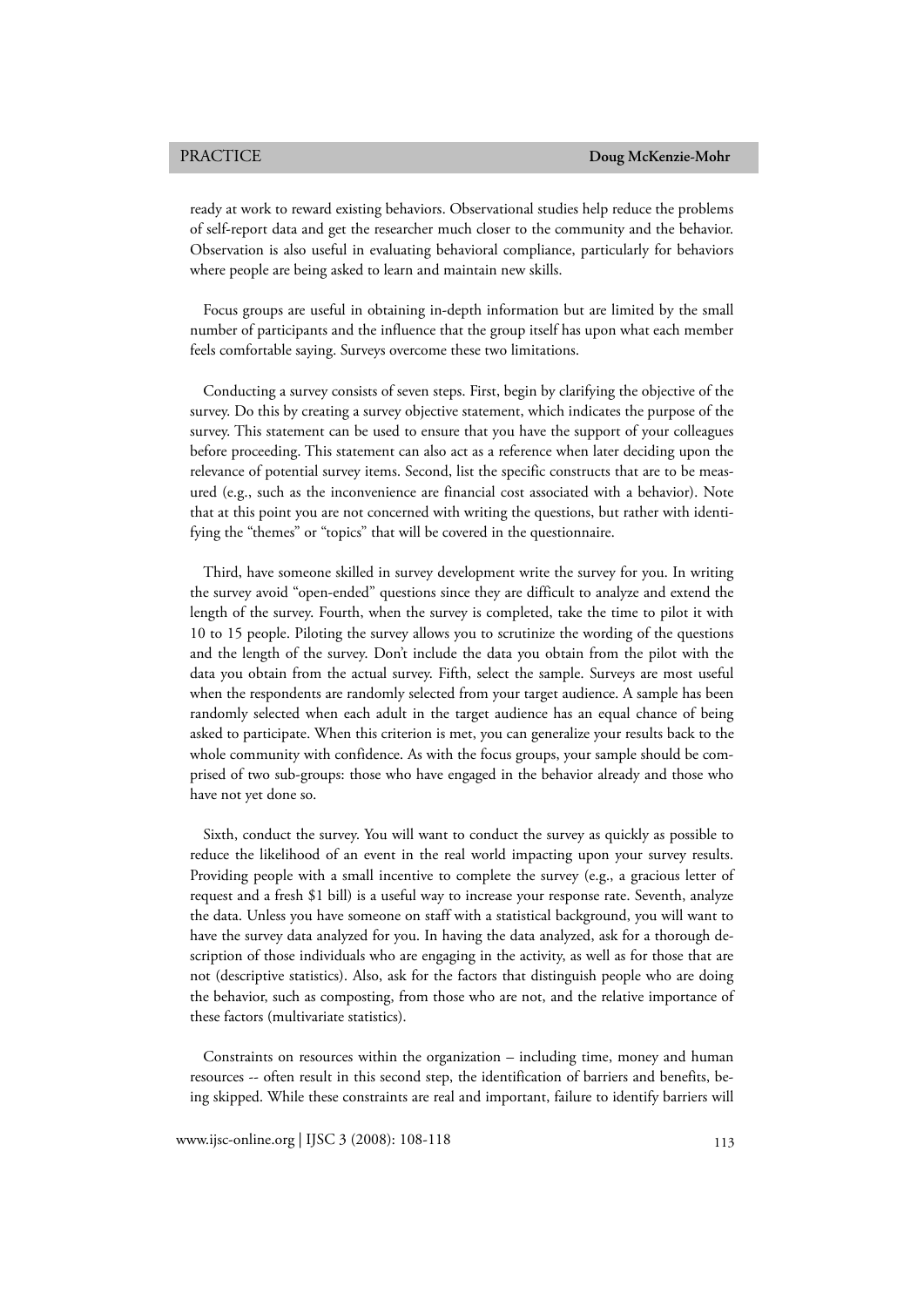often result in a program that either has a diminished impact or no impact at all. The identification of barriers and benefits is an essential step in the development of a sound community-based social marketing strategy. By conducting a literature review, focus groups, observations and a survey you will be well positioned to develop an effective strategy.

# *3. Step: Develop Strategy*

Note that the primary purpose in developing a community-based social marketing strategy is to reduce the barriers to a behavior while at the same time simultaneously increasing the perceived benefits that are associated with the action. Social science research has identified a variety of behavior change "tools" that can assist with this task. This paper addresses three such tools: commitment, prompts and norms. Additional tools are addressed in the book, Fostering Sustainable Behavior (McKenzie-Mohr & Smith, 1999).

### *3.1 Commitment*

People who initially agree to a small request, such as agreeing to wear a button saying they support the purchase of products with recycled-content, become far more likely to agree to subsequent larger requests, such as actually purchasing these products (McKenzie-Mohr & Smith, 1999).

Why does seeking commitment to an initial small request work? There are likely two reasons (Cialdini, 1993). First, when people go along with an initial request, it often alters the way they perceive themselves. That is, they come to see themselves, for example, as the type of person who believes it is important to purchase products that have recycled content. Second, most of us have a strong desire to be seen as consistent by others. Indeed, our society emphasizes consistency and people who are inconsistent are often viewed negatively. As a result, if we agree to wear a button supporting the purchase of recycled-content products, it would be inconsistent not to purchase these products when we shop.

Commitment as a behavior change tool has been utilized in a variety of studies, often with dramatic results. In considering using commitment, follow these guidelines:

- Emphasize public over written or verbal commitments. Public commitments have been found to be more effective in bringing about long-term change (Pallak, Cook & Sullivan, 1980).
- Seek commitments in groups: If possible, seek commitments from groups of people that are highly cohesive, such as a church group. The close ties of these individuals, coupled with the importance of being consistent, make it more likely that people will follow through with their commitment (Wang & Katzev, 1990).
- Actively involve the person prior to asking for the commitment. When people are actively involved, such as being asked to peer into an attic or hold a container to measure the flow-rate of a shower, they are more likely to see themselves as committed to the activity (Gonzales, Aronson, & Costanzo, 1988).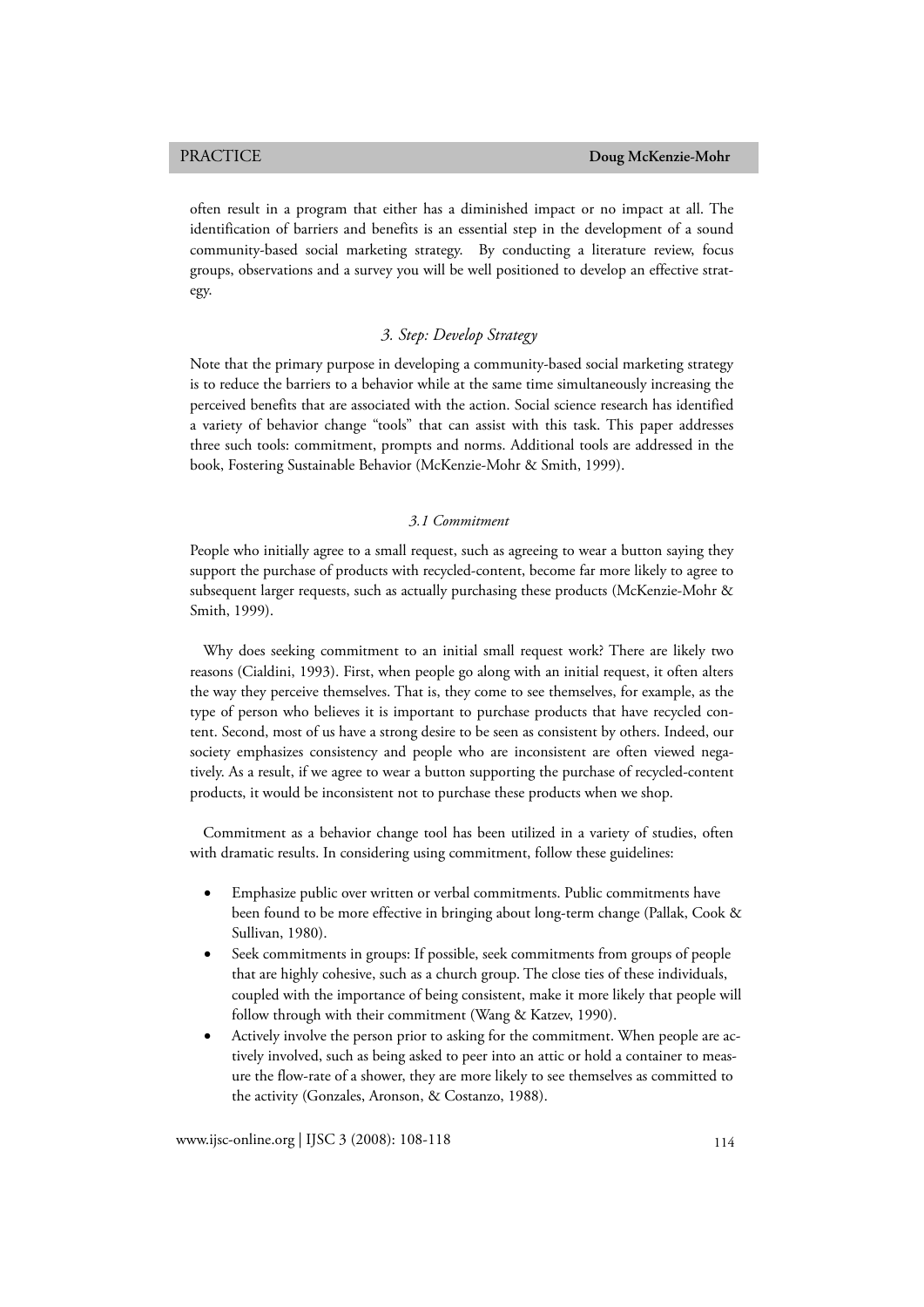- Use existing points of contact to obtain commitments: Wherever natural contact occurs, look for opportunities to seek a commitment. For example, the best time to ask people who have purchased paint to sign a commitment -- a commitment to dispose of any left-over paint properly, or, better yet, take it to a paint exchange if one exists – is when they are making their paint purchase.
- Help people to view themselves as environmentally concerned. We can help people to see themselves as environmentally concerned, and therefore more committed to other sustainable activities, by commenting on their past actions (McKenzie-Mohr & Smith, 1999). For example, prior to encouraging people to begin composting, ask them if they recycle. If they do, note that their recycling is evidence of their concern for the environment and that beginning composting is a natural way to reduce waste even more.
- Don't use coercion. In order for this behavior change tool to be effective, the commitment has to be freely volunteered. That is, only ask for commitments when people appear to be interested in an activity (McKenzie-Mohr & Smith, 1999).

### *3.2 Prompts*

Numerous behaviors that support sustainability are susceptible to the most human of traits: forgetting. People have to remember to turn off lights, check the air pressure in car tires, turn off the engine when waiting to pick someone up, turn down the thermostat, select items that have recycled-content, etc. Fortunately, prompts can be very effective in reminding us to perform these activities. Prompts are visual or auditory aids that remind us to carry out an activity that we might otherwise forget. In using prompts you will want to ensure that you follow these guidelines:

- Make the prompt noticeable. In order for a prompt to be effective it has to first be noticed. Make sure that your prompt is vivid (a bright color) and eye-catching.
- Make the prompt self-explanatory. All the information that is needed for someone to take the appropriate action should be conveyed in the prompt. For example, if you were using a prompt to increase the likelihood that people with odd numbered street addresses would only water their lawns on odd numbered calendar days (and vice versa), the prompt that you attach to an outside faucet could read (water your lawn only on odd numbered calendar days).
- Present the prompt in as close proximity as is possible to where the action is to be taken. If you want to encourage people to turn off lights upon leaving a room, for example, affix the prompt beside or directly on the light switch plate.
- Use prompts to encourage people to engage in positive behaviors. It is important, when possible, to encourage positive behaviors. If you want people to purchase environmentally friendly products when shopping, place prompts throughout a store that bring attention to those items rather than bringing attention to items that should be avoided. Not only is the encouragement of positive behaviors more likely to be supported by retail outlets (few would let negative prompts be posted), but positive be-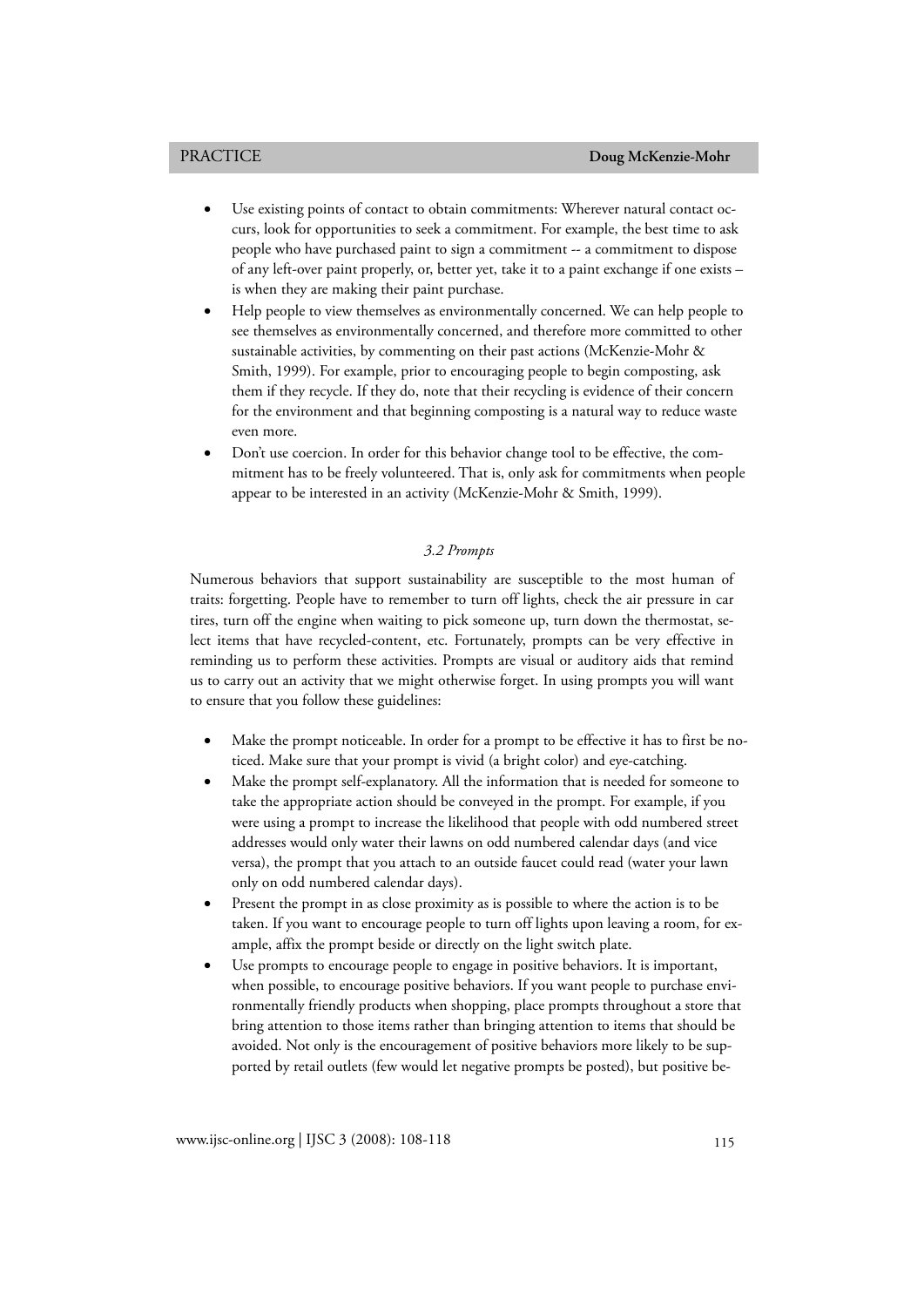haviors also make people feel good about their actions, which increases the likelihood that the actions will be carried out in the future.

## *3.3 Norms*

To date, few programs have emphasized the development of community norms that support people engaging in sustainable behavior. This lack of attention to norms is unfortunate given the impact they can have upon behavior. Norms guide how we should behave (McKenzie-Mohr & Smith, 1999). If we observe others acting unsustainably, such as using water inefficiently, we are more likely to act similarly. In contrast, if we observe members of our community acting sustainably, we are more likely to do the same (see Griskevicius et al. in this volume).

When considering including norms in programs you develop, keep the following guidelines in mind:

- Make the Norm Visible. For norms to influence the behavior of others they have to be aware of the norm. The very act of taking recyclables to the curbside, for example, communicates a community norm about the importance of recycling. Most sustainable activities, however, do not have the community visibility that recycling has, and norms that support the activity, therefore, have to be promoted more actively. Find ways to publicize involvement in sustainable activities, such as providing ongoing community feedback on the amount of water that has been saved by homes using water efficiently.
- Use Personal Contact to Reinforce Norms. Research suggests that internalization of norms is more likely to occur as a result of personal contact. As a consequence, use personal contact as an opportunity to reinforce norms that support sustainable behavior.

## *4. Step: Conduct a Pilot*

As noted previously, the design of a community-based social marketing strategy begins with identifying the perceived barriers and benefits to the activity you wish to promote. Knowledge of these barriers and benefits is particularly important. Without this information it is impossible to design an effective program. In identifying barriers, be sure to conduct statistical analysis that allows you to prioritize the barriers and benefits. Knowing their relative importance will allow you to use limited resources to their greatest benefit. Once you have identified and prioritized your barriers and benefits, select behavior change tools that match the barriers you are trying to overcome. When you have arrived at a design for your program, obtain feedback on your plans from several focus groups. Look for recurring themes in their comments as they may indicate areas in which your planned program needs to be redesigned.

Once you are confident that you have a program that should affect behavior, pilot the program. In conducting the pilot, ensure that you have at least two groups; one that re-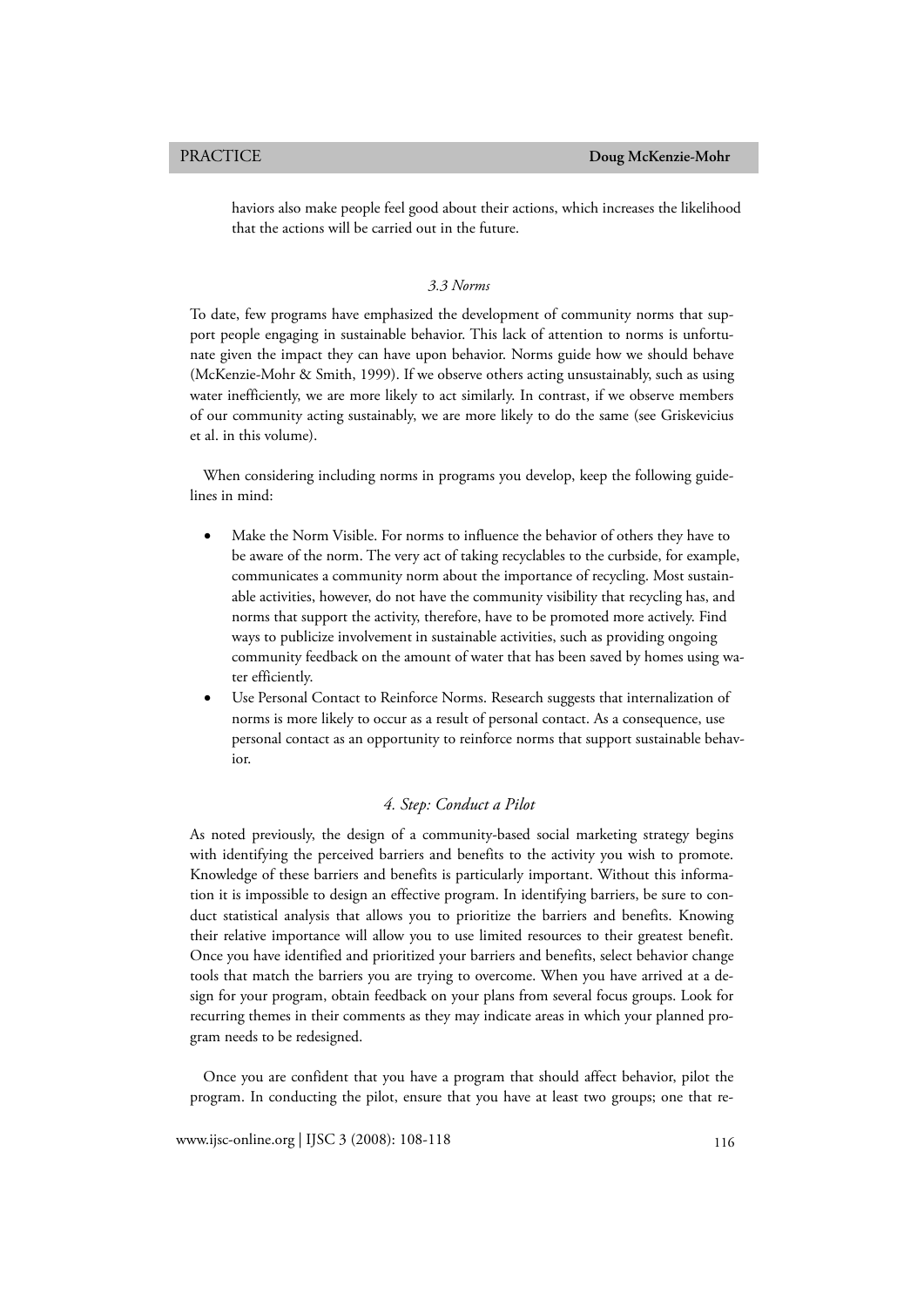ceives the strategy that you developed and another that serves as a comparison or control group. Randomly assign your target audience into either group to ensure that the only difference between the groups is whether or not they received the strategy you developed. In evaluating the effectiveness of your pilot, focus on behavior change rather than measures of awareness or attitude change. Further, try to measure behavior change directly rather than relying on self-reports as these reports are prone to exaggeration. If your pilot is not successful in altering behavior, revise your strategy and pilot it again. Assuming that you know why a pilot did not work, and that you now have the information you need to go straight to community-wide implementation, can be a very expensive mistake.

### *5. Step: Broadscale Implementation*

When your pilot is effectively changing behavior you are ready to implement your strategy across the community. Evaluate the community-wide implementation by obtaining information on baseline involvement in the activity prior to implementation, and at several points afterward. This information can be used to retool your strategy as well, provide a basis for continued funding and provide important feedback to the community.

## *6. Conclusion*

I encourage you to actively discuss your efforts in using these new techniques with others, and to make use of the on-line discussion forum that can be found at cbsm.com. Through these forums, you have the opportunity to share your successes and failures in the use of community-based social marketing, and to learn from the experiences of others who are tackling similar problems. Each time we share information and refine our techniques, collectively, we become a little wiser and move a small step closer to the sustainable future our children deserve.

### *References*

- Cialdini, R. B. (1993). *Influence: Science and practice*. New York, NY: HarperCollins College Publishers.
- Finger, M. (1994). From knowledge to action? Exploring the relationships between environmental experiences, learning, and behavior. *Journal of Social Issues*, *50*, 141-160.
- Geller, E. S., Erickson, J. B., & Buttram, B. A. (1983). Attempts to promote residential water conservation with educational, behavioral and engineering strategies. Population and Environment Behavioral and Social Issues, 6, 2, 96-112.
- Geller, E.S. (1981). Evaluating energy conservation programs: Is verbal report enough? *Journal of Consumer Research*, *8*, 331-335.
- Gonzales, M.H., Aronson, E., & Costanzo, M.A. (1988). Using social cognition and persuasion to promote energy conservation: A quasi-experiment. *Journal of Applied Social Psychology*, *18*(*12*), 1049-1066.
- Jordan, J. R., Hungerford, H. R., & Tomera, A. N. (1986). Effects of two residential environmental workshops on high school students. *Journal of Environmental Education*, *18*, 1, 15-22.
- McKenzie-Mohr, D., Nemiroff, L. S., Beers, L., & Desmarais, S. (1995). Determinants of responsible environmental behavior. *Journal of Social Issues*, *51*, 139-156.